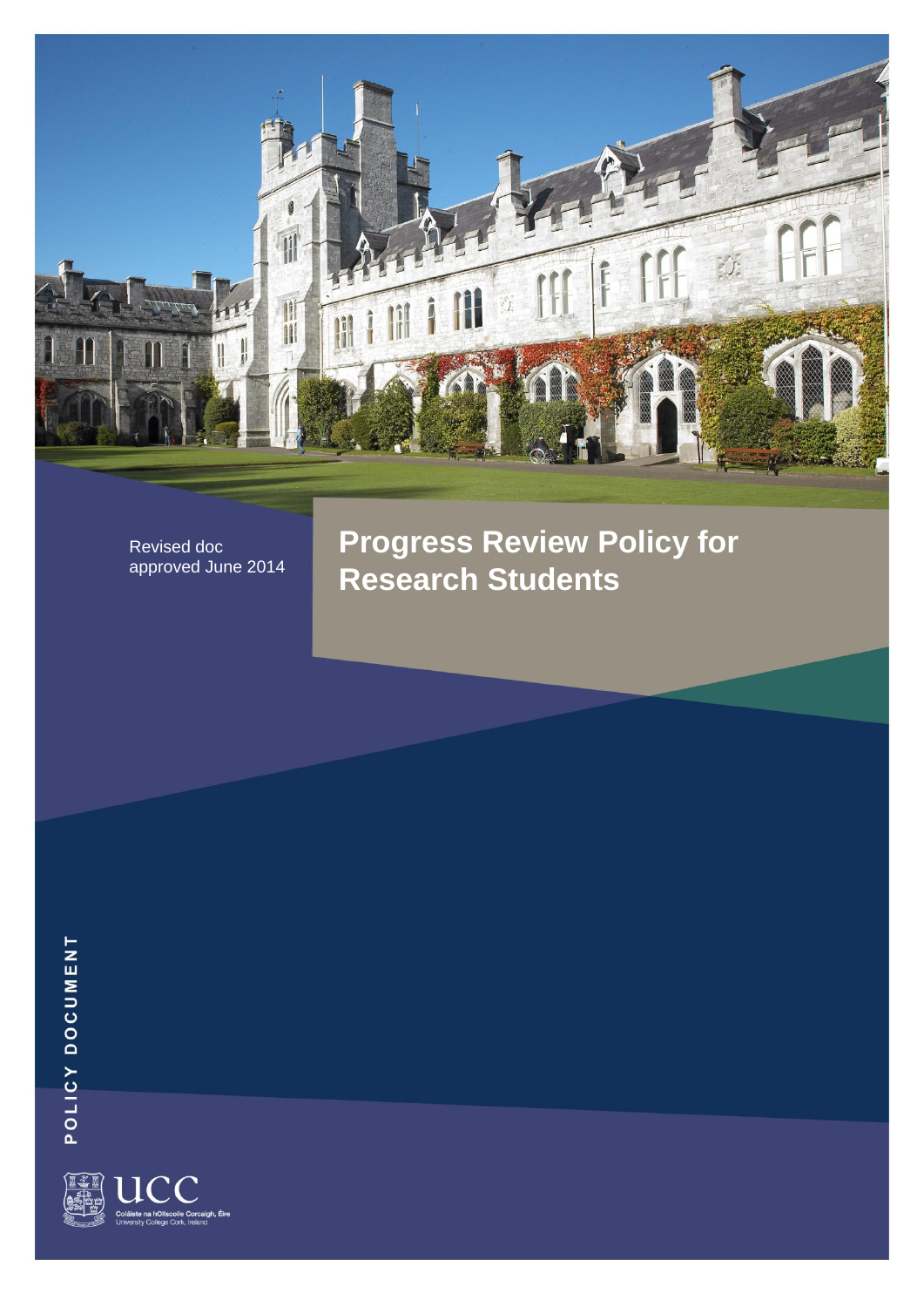

## **Progress Reviews for Research Students**

All registered research students in UCC will undergo a formal review, at least annually, either by the relevant local Graduate Studies Committee (GSC), or by a Progress Review Panel (PRP) to which the GSC has delegated this function. This may include an initial review, within 3 months of commencement of a student's research, to ensure that an appropriate initial research learning plan has been put in place, and to review the student's plan for training and professional development (e.g., through attendance at required or optional modules). Part-time students will also be required to undergo an annual review, but the requirements for the review will be modified to take into account the student's part-time status. Annual reviews are a formal strand of UCC's structured PhD programme.

Students registered for a Master's by Research programme will be required to undertake a progress review if they are registered for more than one calendar year.

Doctoral students on thematic or practitioner doctorate programmes will be required to undertake a progress review on an annual basis once they have commenced the research component of the programme.

It is also required that all students applying for transfer between research programmes (e.g., between MSc/MPhil/PhD Track and doctoral degrees) should be subject to reviews by a GSC or PRP, as appropriate. A copy of the review report should accompany the application to transfer between programmes.

A common approach to progress reviews is required to support supervisors and supervisory teams and to ensure that research students have regular milestones throughout their research. Such systems must take account of disciplinary norms, and must respect and support the supervisor(s)-student relationship and existing supervision practices. Progress review templates are available from the Graduate Studies Office for Academic Units that do not have their own forms developed. The key principles and responsibilities of the Graduate Studies Committee with regard to the arrangement and oversight of the progress review system are described below.

- 1. Every student will undergo a formal review on an annual basis at a minimum.
- 2. Academic units should make every reasonable effort to accommodate students when scheduling progress reviews. Insofar as possible, reviews should be co-ordinated with review processes operated by external funding bodies, so as to minimise the burden on students and staff.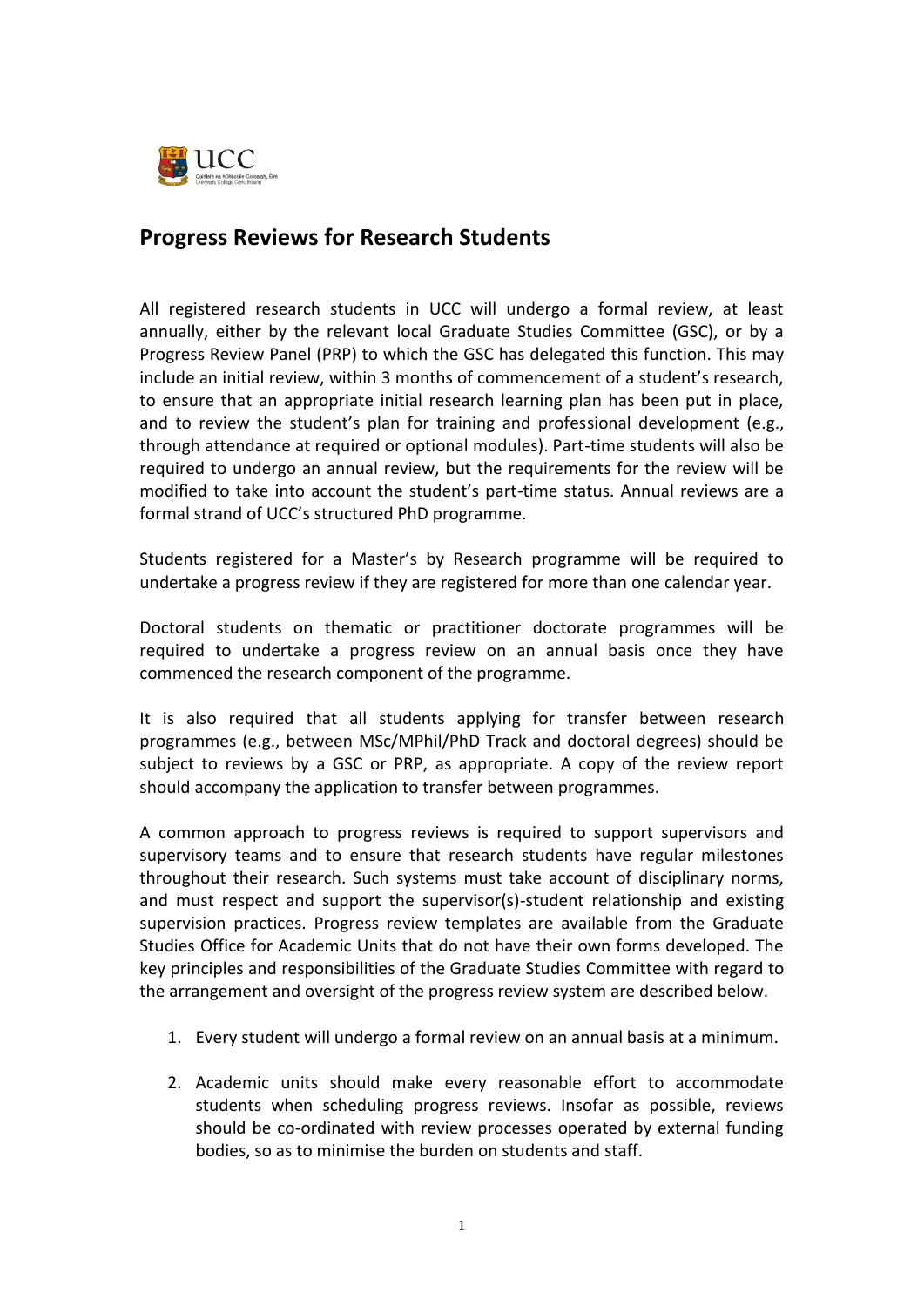- 3. In cases where a student misses a scheduled review through illness, leave of absence or other unforeseen circumstances, and the academic unit is notified in advance, a review is required on the student's return.
- 4. If a student fails to present for review, this will (unless a reasonable excuse is given) count as an unsatisfactory review and the student will be notified of the date for the next review meeting.
- 5. The purpose of progress reviews is to support both student and supervisor(s) by giving an opportunity to reflect and report on progress and achievements in the year concerned, and plans for the subsequent year. Progress will be recognised and acknowledged and, where appropriate, constructive and detailed feedback and advice will be provided. In cases where problems with the progress of research are identified, local steps to resolving such problems will be identified during the review and followed up.
- 6. The GSC will either undertake the reviews, or delegate the conduct of reviews to a PRP, which will normally include one member of the GSC and at least one additional member of staff, who is not a supervisor of the student under review. If a student's supervisor(s) is not on the GSC/PRP, the GSC/PRP must ensure that they consult with the supervisor(s) to ensure that they have all relevant information.
- 7. The local GSC is responsible for ensuring that reports from each student's reviews are recorded and stored appropriately. Each GSC is expected to report annually to their College Graduate School on the reviews conducted, any generic issues arising and the update of taught modules undertaken and suggestions for the development of future modules.

While details of the exact operation of review systems may be defined by the relevant

GSC, basic common principles are that such reviews:

- Reflect the requirements of the specific discipline;
- Reflect the different stages of research depending on stage of the student's progress, which may lead to differentiated review requirements for students in year one to six.
- Support the advancement of the student's research;
- Encourage student self-assessment in advance of the review;
- Are evidence-based, such that the GSC/PRP has sufficient information to advise the
- student on their progress.
- Provide appropriate guidance arising from the findings in writing to the supervisor(s)
- and the student.

A GSC/PRP should apply the appropriate review requirements to all students under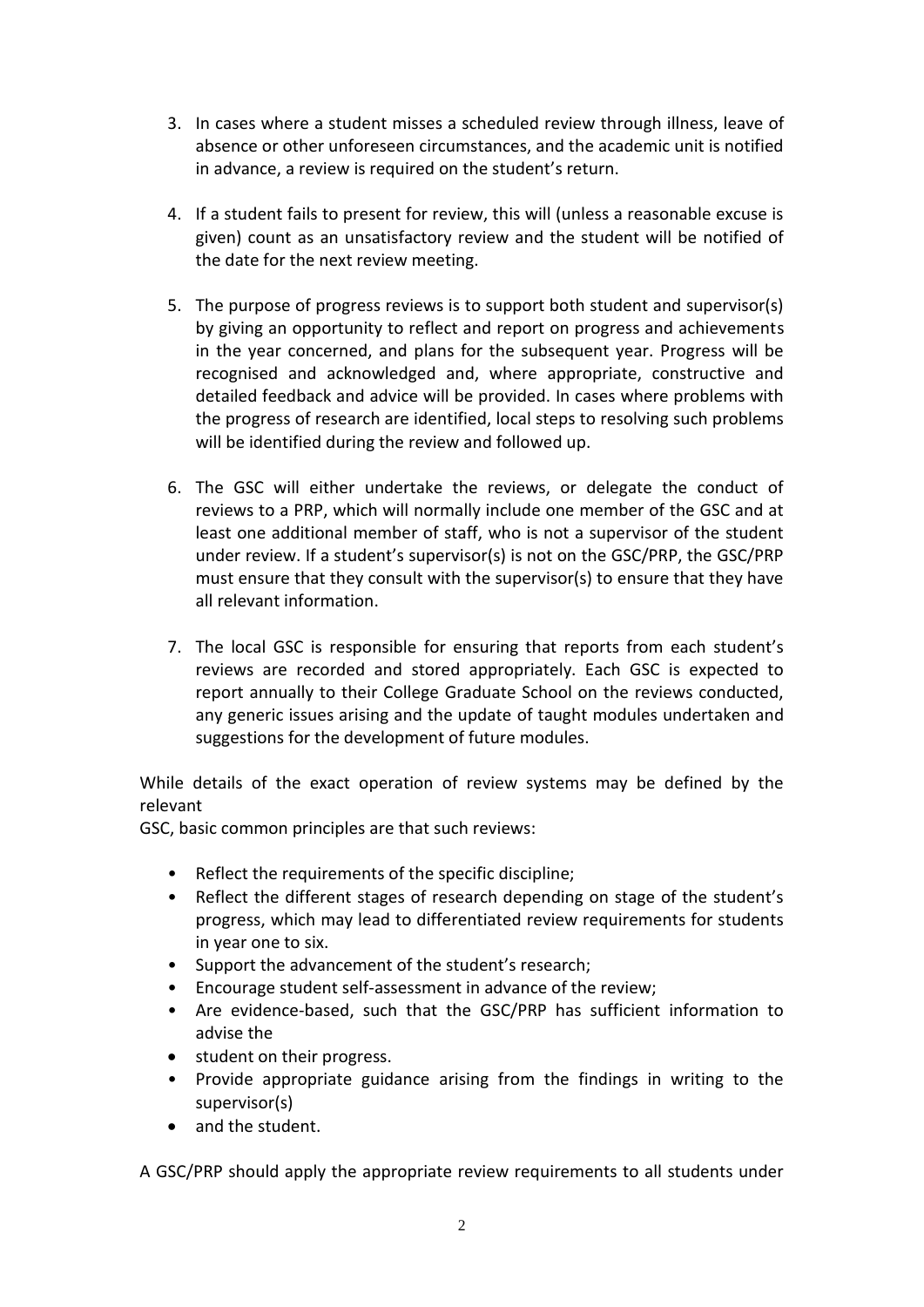their responsibility.

All reviews should include the following elements:

- At a minimum, a review should take the form of a written report by the student to the PRP/GSC and/or a presentation by the candidate to allow progress to be discussed and any issues clarified. Additional evidence could include a student written self-assessment, student written work, a report by the supervisor(s), or a joint student-supervisor(s) progress report.
- A report on the modules undertaken by the student since their last review and plans for the coming year
- Any obstacles affecting progress
- All students should be notified in writing of the result of the review along with any recommendations from the panel.

Overall, the review process and its requirements should not be too onerous for the student, supervisor/supervisory team or GSC/PRP, and should not represent a significant interruption to the progress of a student's research.

Once a student has completed the minimum period of registration, subsequent reviews conducted by the GSC/PRP should primarily ensure the student is on track with submission. The supervisor/supervisory team will need to verify that this is the case and provide indicative timelines to completion.

In the case of all students who have reached the maximum registration period (six years in the case of a PhD student), a detailed review must be conducted before an application for extension can be made. The review report (which must have been conducted within six months of the application) must accompany the application for extension which is signed off by the Department/School and College/Faculty.

Following their review, the GSC/PRP could reach a number of recommendations, such as

concluding that the student's progress is:

• **Satisfactory**: recommend the student continue with their research. This may include some recommendations for the coming year, including publishing papers, attending conferences or training or academic modules to be undertaken.

• **Not satisfactory**: request another review meeting within a specified number of months

(normally within a minimum of 3 months and a maximum of 6 months (or pro-rata in the case of a part-time student), with a full report addressing concerns. In such cases, detailed and clear feedback on the time period and the type of achievements which are expected in must be provided in writing to the student (e.g., a target of a chapter, piece of work, or set of experiments which should be completed in the time concerned).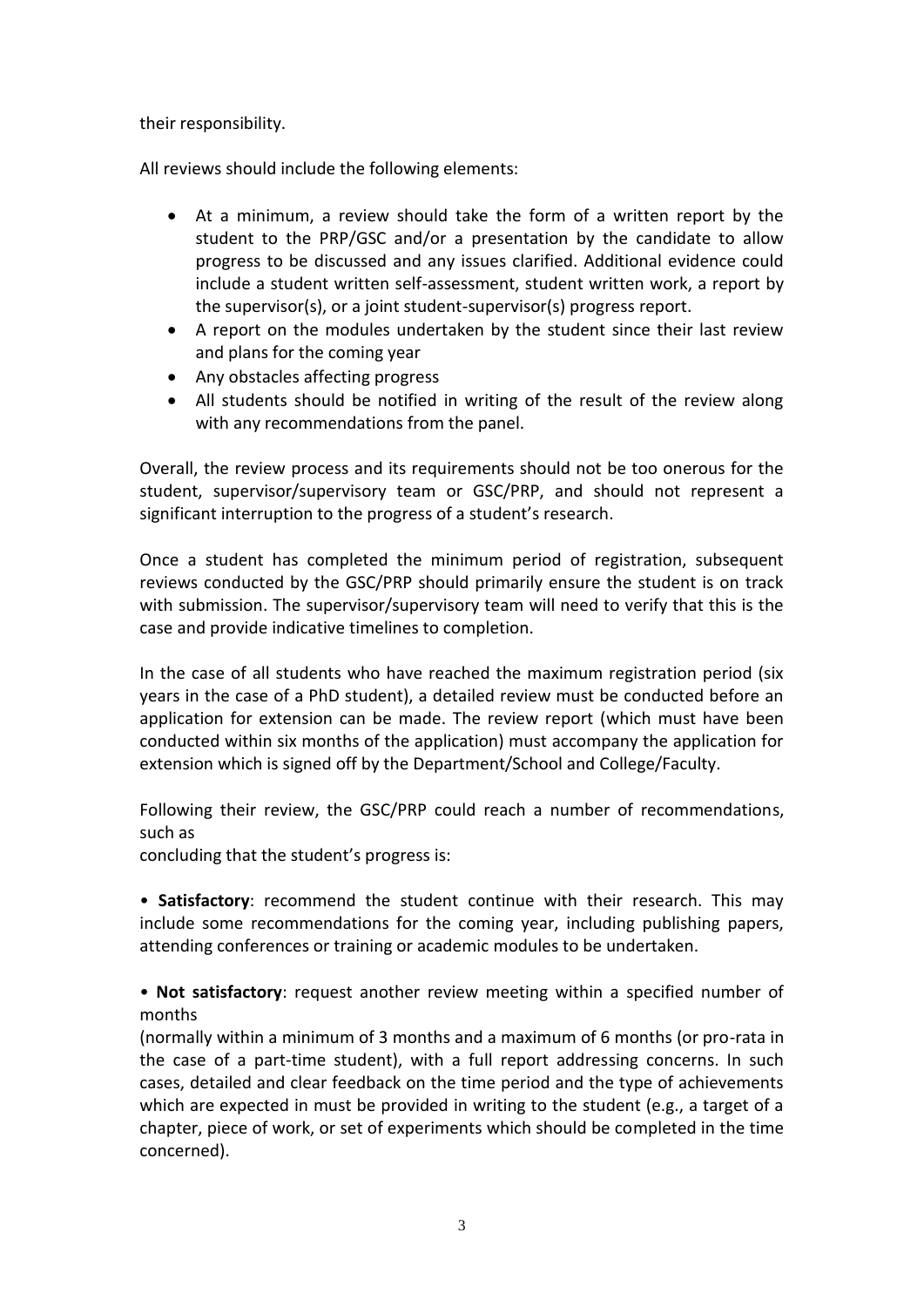Following a second unsatisfactory review of progress, a GSC/PRP may advise a student that it is in their best interests to choose to change their registration or deregister from their research degree programme. However, if a student wishes to continue in their programme despite this advice, this will result in the initiation of an adjudication process to determine the student's likelihood of successful progression.

Students should be made fully aware that positive results in progress reviews should not lead them to assume that their thesis examination is in any way pre-determined, as the examination process will be conducted in a manner that is entirely independent of preceding reviews and commences on submission of the thesis.

## **5. Adjudication process for progression of PhD students**

The process of progress reviews is clearly intended to be a constructive and positive experience for the student and supervisor(s) and should recognise and acknowledge good progress made. However, such reviews may occasionally result in negative conclusions by the GSC/PRP, i.e., there are major concerns about the lack of progress being made by a particular student in their research.

In all cases where a PhD student is deemed at a review to have made unsatisfactory progress, they will be allowed a supplementary review, usually a minimum of 3 months and a maximum of 6 months later, for which they will have been recommended specific targets or objectives in their research which should have been achieved. At this stage, if the supervisor(s) are not on the GSC or PRP which reviewed the student progress, that body should discuss the progress issues with the supervisor(s) to ensure that all relevant facts are known.

If the judgement of such a supplementary review is unsatisfactory and the student wishes to

continue on his/her programme of research despite the advice of the PRP/GSC, the case will

be referred to an adjudication process.

1. An Adjudication Panel comprising the Head of School/Department/Discipline in which the student is registered (or nominee in cases where the Head has been directly involved in the review process), the Head of a cognate academic unit (who will chair the panel), and an External Adjudicator from outside UCC. The Head of School/Department/Discipline will inform the Graduate Studies Office on initiation of an Adjudication process, and this office will provide advice on procedures. The External Adjudicator shall have expertise in the research area concerned, should be in a position to judge the merits of the work the student has completed to date on their thesis, and should be familiar with supervision of research students; they must also be free of conflicts of interest with the student, subject matter or supervisor(s). The External Adjudicator and Head of cognate academic unit will be nominated by the Head of School/Department/Discipline for approval by Head of College.

2. The panel shall be provided with the reports of the GSC/PRP in the matter plus any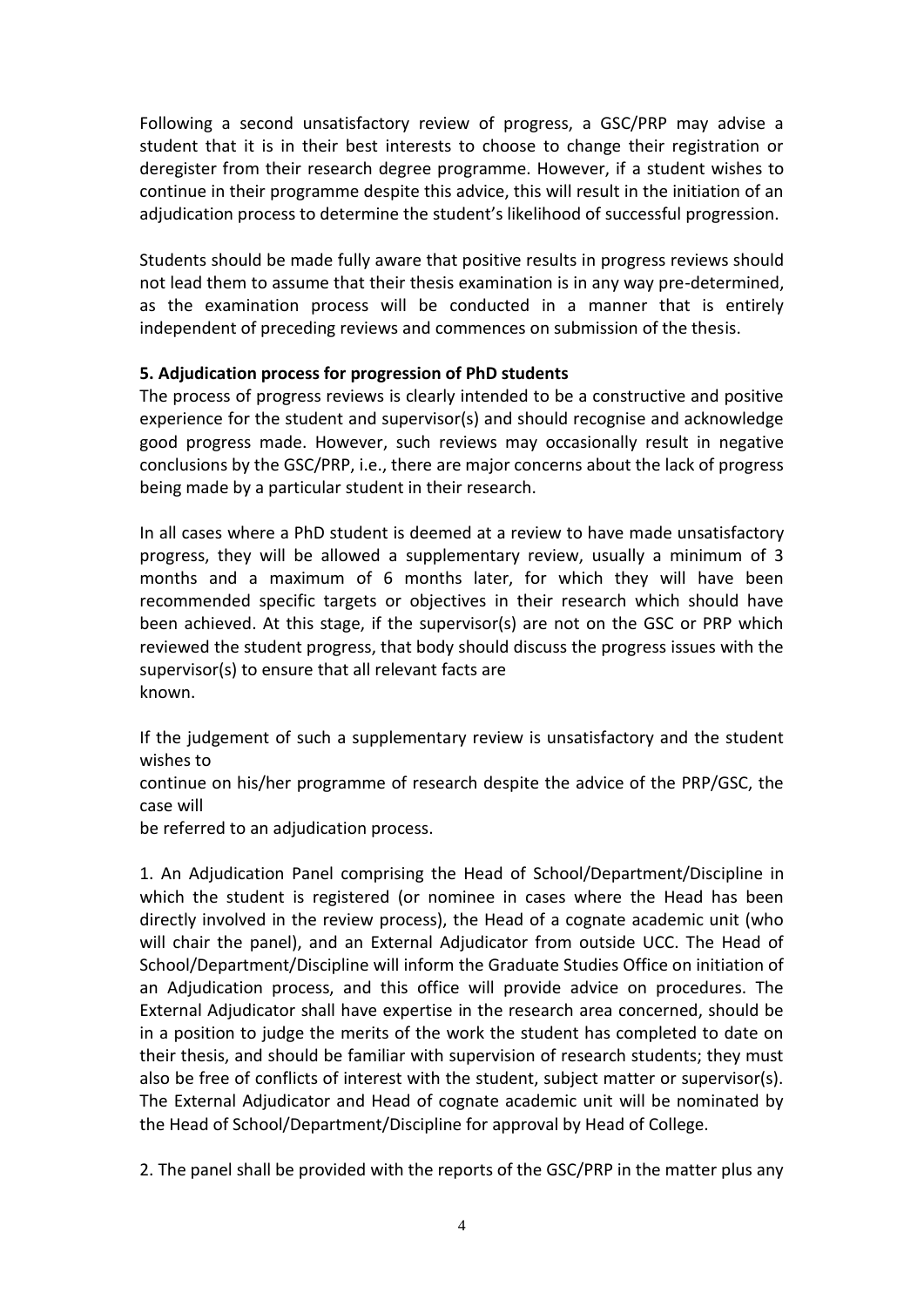evidence provided by the student or supervisor(s) to the GSC/PRP on their progress (e.g., presentation, written report). The panel may also seek additional information from the student and/or supervisor(s), if the panel deem this necessary.

3. The reports of the GSC/PRP should also be made available to the student to allow the student the right to respond or clarify any matters.

4. Following consideration of these matters, when the panel is satisfied that all relevant

facts are known, the adjudication panel shall make one of the following recommendations on a suitable course of action in writing to the ACGSC as follows: a. Student continues PhD study and guidance is provided to supervisor(s) and student, where appropriate, on any measures required to enable the student to progress (including a possible recommendation of change of supervisor); or

b. Student registration is changed to a Masters programme (in the case of doctoral students only) and guidance is provided to supervisor(s) and student, where appropriate, on any measures required to enable the student to progress;

c. Student is deregistered, on the basis of lack of sufficient progress.

5. The outcome of the adjudication process will be made known to the student in writing

by the Registrar and Senior Vice-President for Academic Affairs (or nominee) within 30 days of the meeting of the ACGSC which considers the matter.

6. Within 28 days of receipt of the above notification, a student may appeal the outcome

of an adjudication process by writing to the Academic Secretary. Academic Board will then appoint a group to consider the appeal, which shall be conducted without prejudice to possible future examination of the student's thesis and independently of any other grievance procedure which may be concurrently in process.

## **Approved by Academic Council June 2014**